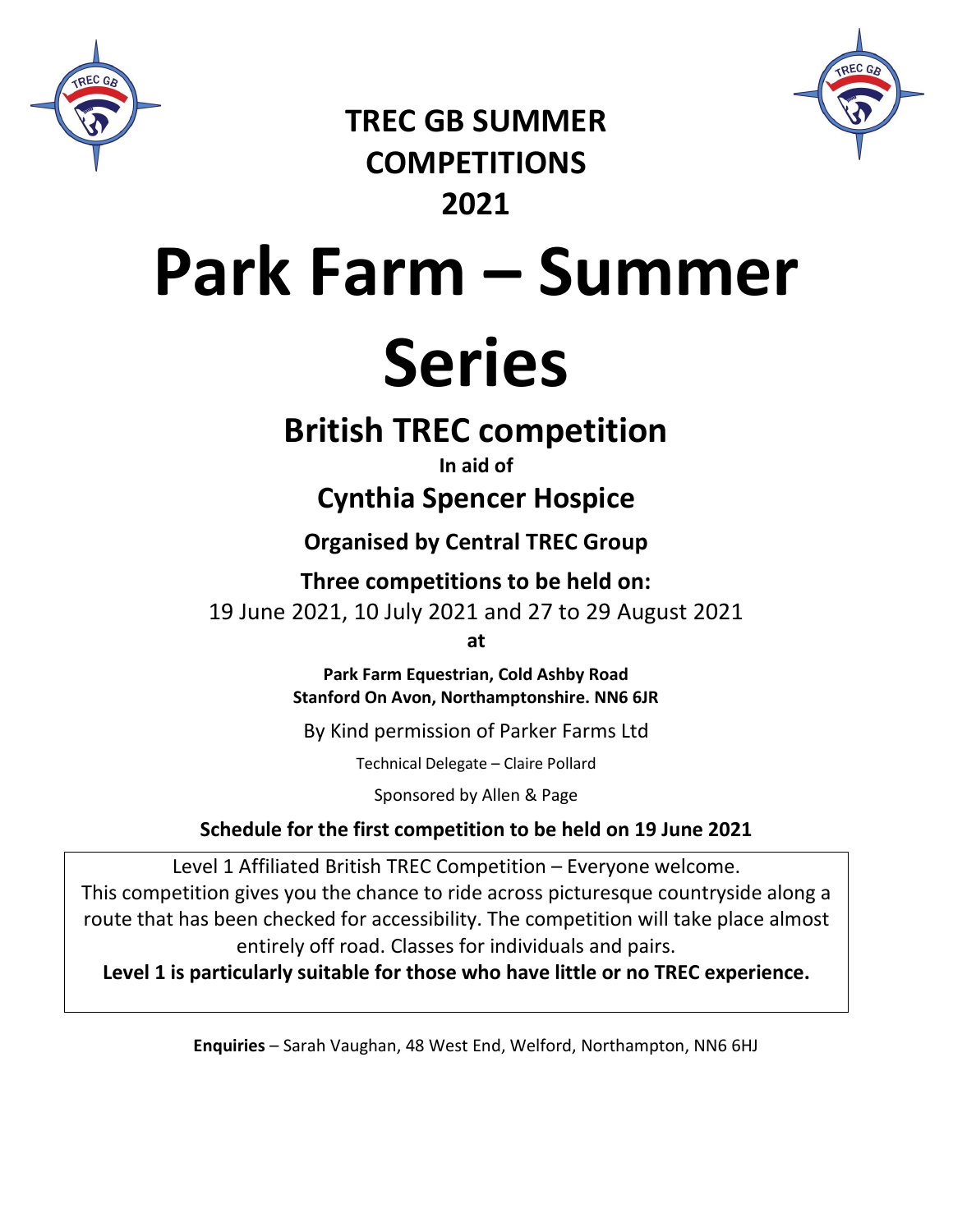Opening date for entries for the first competition will be 20 May 2021 and will only be accepted on a fully completed form with payment. Entries will close when competition is full, on or before 10 June 2021**.** Late entries will be accepted at the discretion of the organiser and may be subject to a surcharge. Please enter early as places will be limited. In the event the competition is full, a waiting list will be kept.

#### **Entries and schedules:** Helen Martin - entries@trecgroup.co.uk

**Equine Flu Requirements:** TREC GB requires that all events, including training & camps, involving equines should insist that vaccinations are up to date (12-month cycle) and passports are checked before horses are unloaded. Horses that have had their annual vaccination or a booster, within the last six days of the event should not be allowed to compete. For unvaccinated horses to be able to compete, a new programme takes a minimum of 28 days.

- 1. The 12-month cycle means that a horse's vaccinations should be dated on or within 365 days (twelve months), for each year recorded on the passport, after the initial cycle of three injections were originally completed. For example, a horse vaccinated on 15th March one year needs to be vaccinated on or before 15th March the following year. This also applies in leap years.
- 2. Horses with several years of annual booster vaccinations can have gaps in their record provided that:
	- a) The first two primary injections were administered correctly before 1st January 2016. (2<sup>nd</sup> injection between 21-92 days after the  $1<sup>st</sup>$  injection).
	- b) All annual boosters since 1st January 2016 are within time.

Your horse can be registered on the TREC GB central register by sending a copy of the full vaccination record and horse registration details from the passport to admin@trecgb.com. If you have registered your horse on the TREC GB Flu Register, please include the reference number on your entry form. Alternatively, your horse will be registered by the Entries Secretary for this event, please include a copy of the vaccination certificate and horse registration details when sending your completed entry in.

#### **For more information visit www.trecgb.com**

#### **Classes:**

Class 2 **Level 1 Pairs**, suitable for first timers

POR route length 10-15km, PTV Obstacle height up to 60cms

There will be a Central TREC Group Grass Routes League. The two highest number of points scored at Level 1, over the three competitions, from each phase will count. The phases counting do not need to be from the same competitions (ie a rider/pair could count the POR from competitions 1 and 2, the MA from competitions 2 and 3 and the PTV from competitions 1 and 3). The competitor/or pair with the most points will win.

**CTG TRECnicality** – This will include levels of complexity normally only found at Level 4. The distance will be up to 20km. PTV Obstacle height up to 80cms (level 3 height).

Class 3 **Individual** Class 4 **Pairs**

**Competitors in the CTG TRECnicality will be asked to navigate part of their route using bearings or grid references only. This class is only open to competitors who regularly compete at levels 3 and 4. If you wish to try this, but have not competed at these levels, we will endeavour to find you a suitably experienced pair. [If you ride at level 3 or 4 and would be happy to be a pair, please indicate this on your entry form or email [central@trecgroup.co.uk.](mailto:central@trecgroup.co.uk)]** 

**Riders who are under the age of 14 must ride in one of the pairs classes, with a pair who is over 18 on the day of the competition.**  Parents/guardians of competitors under the age of 18 on the day of the competition will be required to complete a Parental Consent Form (available on the CTG website www.trecgroup.co.uk/about-us).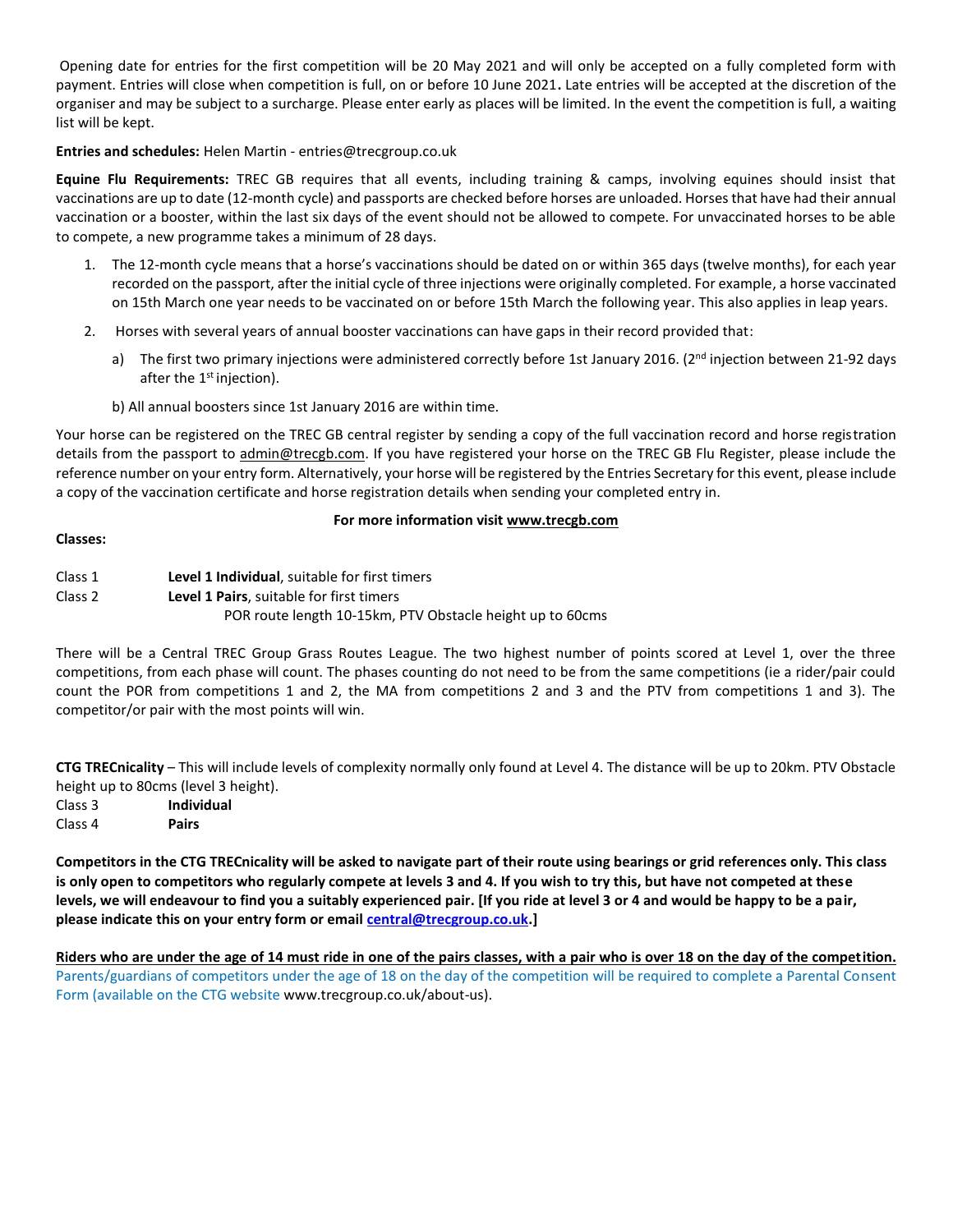| Entry fees (per rider): | <b>Club members</b> | TREC GB Red members/<br>members of any other TREC<br><b>GB club</b> | <b>Non-members</b> |
|-------------------------|---------------------|---------------------------------------------------------------------|--------------------|
| Classes 1 and 2         | £40                 | £45                                                                 | £50                |
| Classes 3 and 4         | £40                 | £45                                                                 | £50                |

Non-member entry fees include day membership to Central TREC Group. TREC GB Red and Blue members must quote a TREC GB club membership number or pay the non-member rate.

Non-members – why not join Central TREC Group and save up to £10? Membership form available at trecgroup.co.uk.

All entries must be in writing and accompanied by the correct entry fee. All classes are subject to sufficient entries and the organisers reserve the right to cancel or amalgamate classes, as necessary. Entries are on a strictly first come basis, enter early to avoid disappointment.

Entries will NOT be taken before the opening date on 20 May 2021 and both entry form and payment must be received to secure a place. Entries will be on a strictly first come basis, so enter early to secure a place. If entries are full before the closing date, a waiting list will be held based on the date the entry was received. All valid entries will be treated equally.

#### **Entry closing dates and refunds/withdrawals**

Entries close on 10 June 2021 or before, if full. Withdrawals up to this date will receive a full refund.

Any refunds for withdrawals after the closing date will be entirely at the discretion of the organiser.

#### **Start times and directions**

These will be available on the club website by the Wednesday before the event. If you do not have access to the internet, please enclose a first-class SAE with your entry. If start times are published early they may be subject to change, please check again on the Wednesday or Thursday before the event.

We will set up a WhatsApp group for competitors to give relevant information prior to, and during, the event. A link will be circulated to enable you to join the group.

#### **Camping and corralling**

Ground conditions permitting, overnight parking and corralling are available on Saturday night at the venue at a cost of £5 per horse per night including a vehicle/tent used for human accommodation. Please book in advance. Please note that you must provide your own electric fencing and charger and your corral must be labelled with your contact details.

If your horse is corralled and you are leaving the site, you must organise someone to keep an eye on your horse while you are away and must include this person's contact details on the label too.

Tents being used as overnight accommodation must be pitched in the separate area provided for health and safety reasons. Any person found to have pitched a tent in the corralling field will be asked to move it immediately.

#### **Toilets and showers**

There will be toilets but no showers on site.

#### **Water provision**

Water for horses, but not humans, will be available on site.

#### **Catering**

There will be catering on site on Sunday.

#### **Vet**

The local veterinary practice will be on call in case of emergency. The organiser should be informed if the vet is required during the event.

#### *Photographer*

Ruth from Indiepics will attend the event and photos will be available from their website.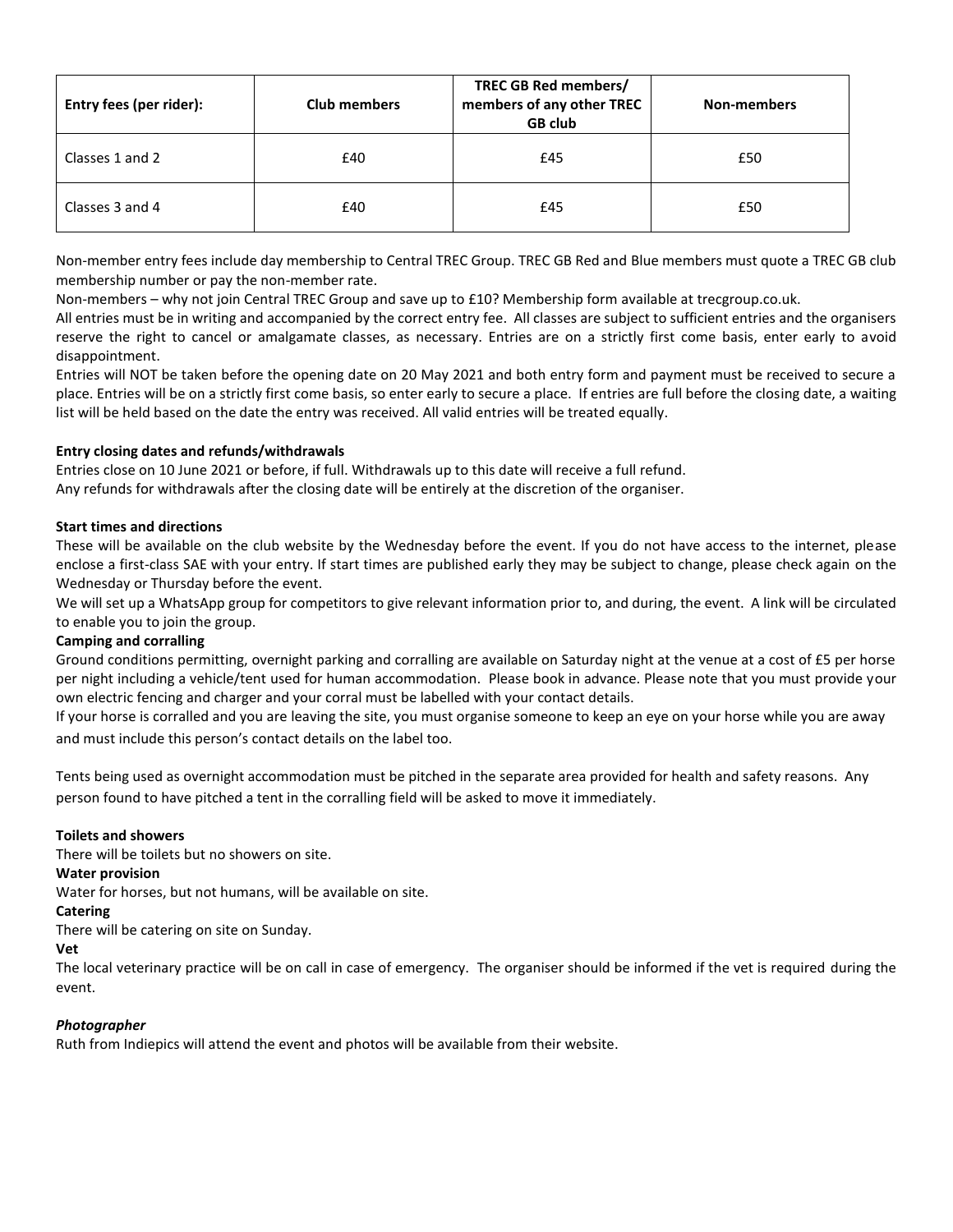#### **Outline timetable**

| Day      | Time  | Event                             |
|----------|-------|-----------------------------------|
| Saturday | 16.30 | Venue open for corralling         |
| Sunday   | 08.00 | Caterer on site                   |
|          | 08.00 | Judges' briefing                  |
|          | 09.00 | Competition starts for all levels |
|          |       |                                   |

#### **Helpers**

All TREC competitions rely on the support of volunteer judges and helpers. Can you or anyone coming with you lend a hand? Please contact the organiser on 07827 812311 or by e-mail if you can assist us with judging or stewarding on the day. Competitors can also help us with setting up, clearing equipment away, collecting scores etc. No judging experience necessary – we are grateful for all offers of help and you will learn lots from the inside! Even a couple of hours help can make a difference and there are lots of jobs suitable for non-horsey mums/dads/partners. We provide all judges with free refreshments and a thank you present as appropriate.

#### **Health and Safety**

The event manager/organiser will take all reasonable precautions to ensure the health and safety of everyone present. For these measures to be effective, everyone must take all reasonable precautions to avoid and prevent accidents occurring and must obey the instructions of the officials and stewards on the day.

Trained First Aiders will be present at the event and should be summoned through an official in the event of an accident. The event manager/organiser may provide contact telephone numbers for emergency veterinary and farriery services.

Competitors are asked to safeguard valuable tack and possessions. Young children must be supervised at all times. Neither the event manager/organiser nor the land/course owners can accept responsibility for loss or injury to persons or animals howsoever caused.

#### **What is TREC?**

**TREC** is a fun riding event usually comprising three phases. The competition involves the skills and situations a rider might encounter on a hack, including map reading (using Ordnance Survey maps usually 1:25 000 scale)

**For more information about TREC, please visit the TREC GB website http://trecgb.com/**

#### **Competition Rules**

All competitors must agree to comply with the TREC GB Rules as per the 5th edition TREC GB rulebook (plus subsequent amendments), which can be found at https://trecgb.com/rules/

In addition, pay particular attention to the following:

- 1) Horses must be a minimum of four years old to compete at Level 1, 2 and 2A and five years old to compete at levels 3 and 4 (i.e. for levels 1, 2 and 2A, a horse born in 2015 may compete in 2019). Mares more than four months pregnant may not compete.
- 2) The welfare of horses competing in British TREC competitions is paramount. No horse may compete if it is unsound or unfit to carry the rider for any reason. Any rider who continues on a horse that they know to be unsound or that has been definitively stopped by the veterinary surgeon or designated competent official on fitness and/ or welfare grounds will be eliminated from the competition.
- 3) Riders under the age of fourteen on day of competition may only compete in Pairs classes and must be accompanied by a rider of **18 years or older**. Pairs ride together for POR and separately for the MA and PTV. Parents/guardians of competitors under the age of 18 on the day of the competition will be required to complete a Parental Consent Form (available on the TREC GB website <<link>>).
- 4) All riders competing must be members of either Central TREC Group, TREC GB or a club affiliated to TREC GB. Non members will pay an additional £5 to become members of Central TREC Group for the duration of the competition.
- 5) Clearly visible coloured tail wraps/ribbons should be worn to advise other riders of a potential hazard Red = kicker, Green = young/inexperienced horse, Blue = stallion. If the horse/pony is a stallion then stallion discs must also be worn on both sides of the bridle.

**It is your responsibility to familiarise yourself with the basic rules. The TREC GB Rulebook (5th edition 1 February 2019 and the changes to it) can be found on the TREC GB website,** https://trecgb.com/rules/

#### **Required Equipment**

Tack and equipment will be checked. Please see Appendix 3: Equipment List on page 62 5<sup>th</sup> edition TREC GB rulebook.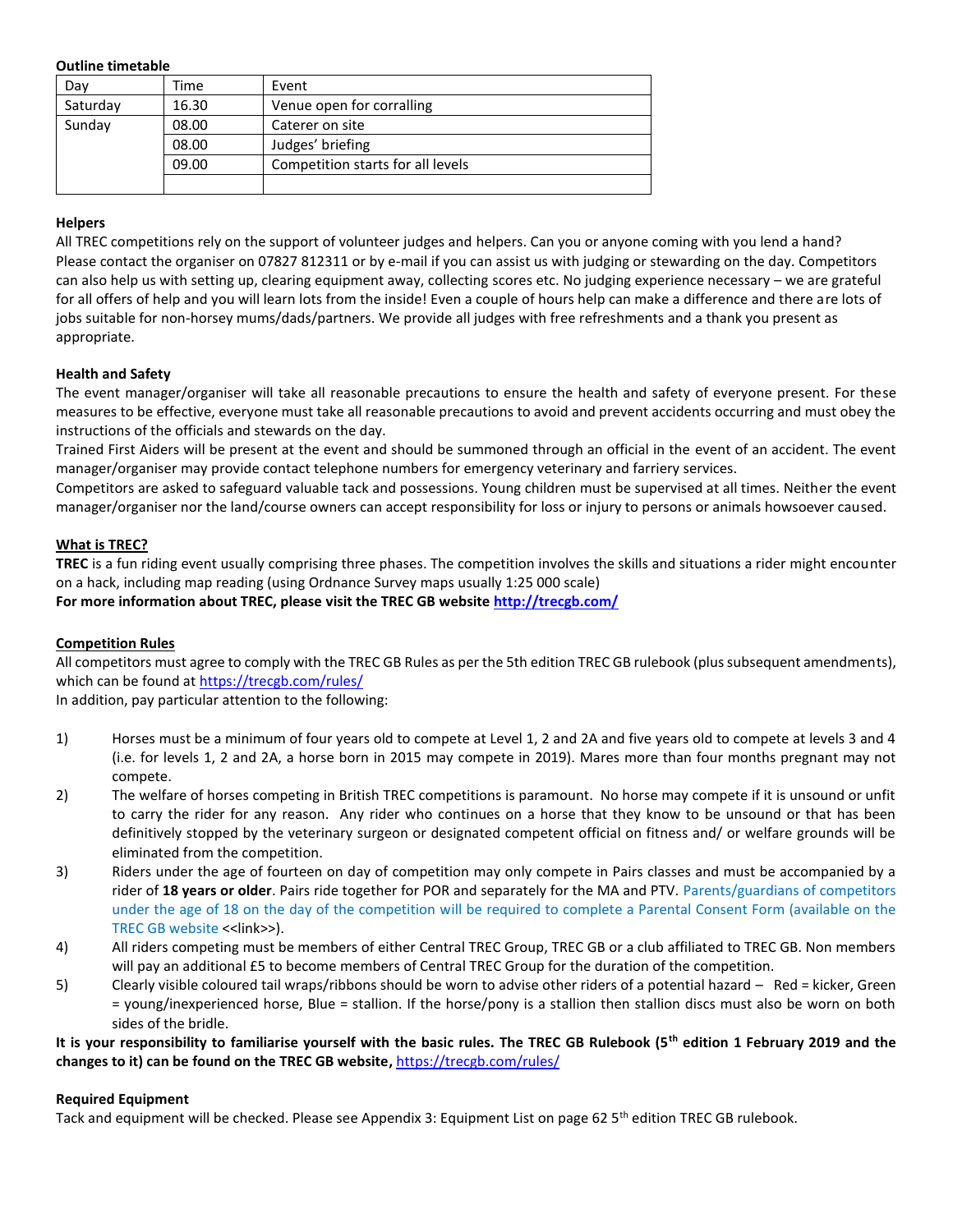## Park Farm 1 British TREC competition

### **Competition Entry Form 2011 Competition Entry Form** 2011

If possible, please enter via our [JotForm](https://form.jotform.com/202134548153045) and pay via the [online shop.](http://www.trecgroup.co.uk/store) You may pay via the shop using a debit or credit card, you don't have to have a PayPal account.

| Class: $1\,2$<br>$\mathbf{3}$              | 4                                                 | Level: 1   TRECnicality                                               | Individual / Pairs                                                               |                           |
|--------------------------------------------|---------------------------------------------------|-----------------------------------------------------------------------|----------------------------------------------------------------------------------|---------------------------|
| (please circle)                            | (please circle)                                   |                                                                       | Pairs Partner:                                                                   |                           |
| <b>Riders Name</b>                         |                                                   |                                                                       |                                                                                  |                           |
| <b>Address</b>                             |                                                   |                                                                       |                                                                                  |                           |
|                                            |                                                   |                                                                       |                                                                                  |                           |
|                                            |                                                   |                                                                       |                                                                                  |                           |
| Postcode                                   |                                                   |                                                                       |                                                                                  |                           |
| <b>Email</b>                               |                                                   |                                                                       |                                                                                  |                           |
| <b>Telephone No / Mobile</b>               |                                                   |                                                                       |                                                                                  |                           |
| Date of Birth                              |                                                   |                                                                       |                                                                                  |                           |
| <b>Central TREC Group Membership</b>       |                                                   |                                                                       |                                                                                  |                           |
| <b>No</b>                                  |                                                   |                                                                       |                                                                                  |                           |
| <b>Other TREC GB Club Membership</b>       |                                                   |                                                                       |                                                                                  |                           |
| <b>No</b>                                  |                                                   |                                                                       |                                                                                  |                           |
| <b>TREC GB Membership No</b>               |                                                   |                                                                       |                                                                                  |                           |
| <b>International Rider (please circle)</b> |                                                   | Yes / No                                                              |                                                                                  |                           |
| <b>Horse Name</b>                          |                                                   |                                                                       | Age:                                                                             |                           |
| <b>Height</b>                              |                                                   | <b>Breed:</b>                                                         |                                                                                  |                           |
| My horse is registered on the TREC         |                                                   | Yes / No<br>Flu register ref:                                         |                                                                                  |                           |
| <b>GB Flu Register</b>                     |                                                   | If no, please include a copy of your horse's registration details and |                                                                                  |                           |
|                                            |                                                   |                                                                       | vaccination certificate from their passport with your entry. Please also         |                           |
|                                            |                                                   |                                                                       | complete the CTG Flu Vac Checker and send it in with your passport               |                           |
|                                            |                                                   | page photos and this entry.                                           |                                                                                  |                           |
|                                            |                                                   |                                                                       |                                                                                  | $\mathbf f$<br><b>FEE</b> |
|                                            |                                                   |                                                                       |                                                                                  |                           |
| Classes 1 & 2                              | CTG Members £40 fee                               |                                                                       |                                                                                  |                           |
|                                            | TREC GB Red or club Members £45 fee               |                                                                       |                                                                                  |                           |
|                                            | Non Members £50 (includes day membership of Club) |                                                                       |                                                                                  |                           |
| Classes 3 & 4                              | CTG Members £40 fee                               |                                                                       |                                                                                  |                           |
| TREC GB Red or club Members £45 fee        |                                                   |                                                                       |                                                                                  |                           |
|                                            | Non Members £50 (includes day membership of Club) |                                                                       |                                                                                  |                           |
| Corralling for<br>Saturday night           | £5 per horse                                      |                                                                       |                                                                                  |                           |
| Donation to Cynthia                        |                                                   |                                                                       |                                                                                  |                           |
| <b>Spencer Hospice</b>                     |                                                   |                                                                       |                                                                                  |                           |
| <b>Total</b>                               |                                                   |                                                                       |                                                                                  |                           |
|                                            |                                                   |                                                                       | Your entry fees may be paid via the online shop or via BACS (sort code 08 92 99, |                           |
|                                            |                                                   |                                                                       |                                                                                  | £                         |

Your name, membership number and contact details will be passed to TREC GB. TREC GB may contact you but they will not share your details with other organisations. Please contact TREC GB if you do not wish your details to be held by them.